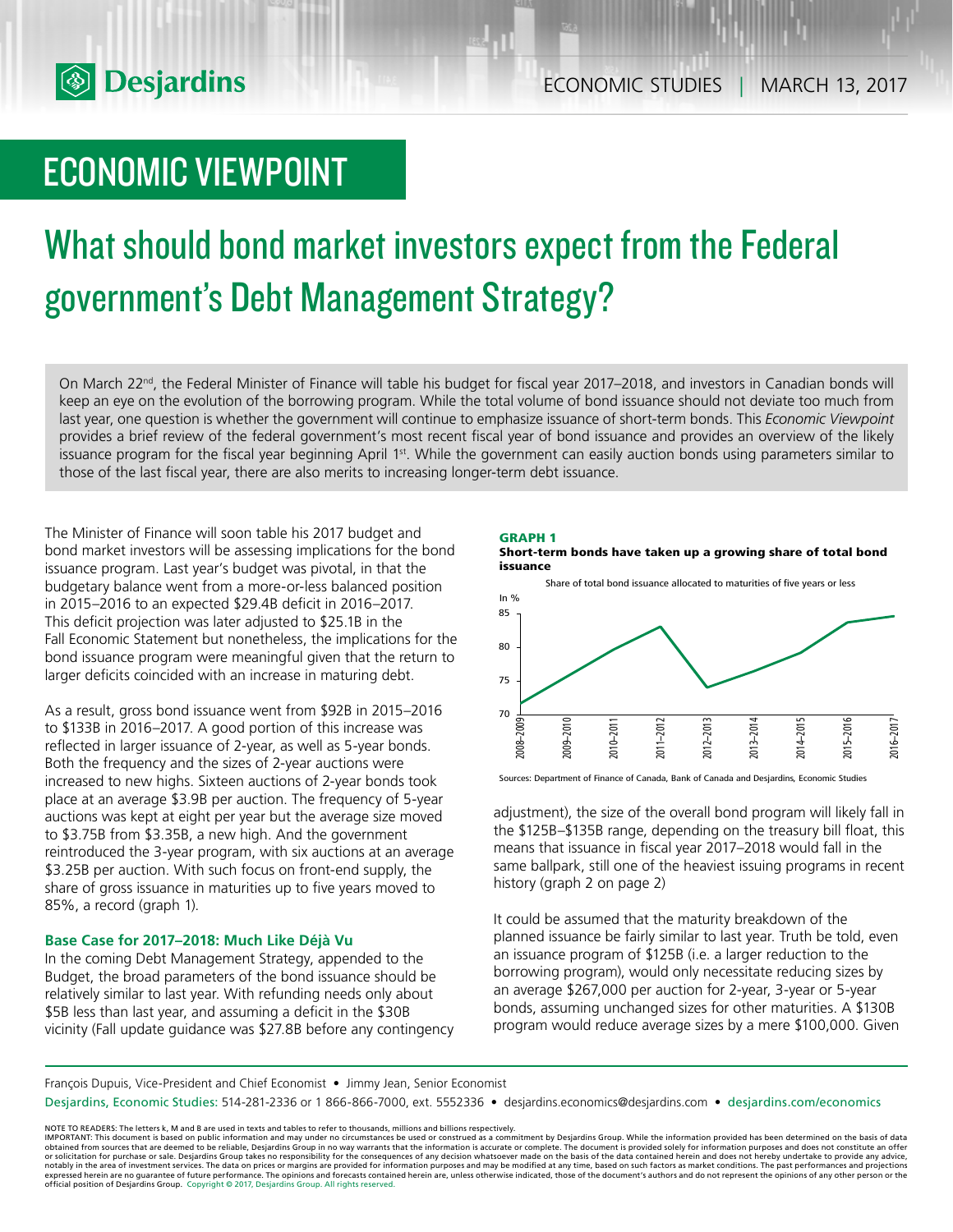

#### **GRAPH 2**





Sources: Department of Finance of Canada, Bank of Canada and Desjardins, Economic Studies

that currently, sizes for auctions at these maturities are historically high, the government has plenty of flexibility to perform these adjustments without the need to reduce the number of auctions.

Under a hypothetical \$130B program, and taking debt rollover and buybacks into consideration, we evaluate that auction size for most terms would decline slightly compared with fiscal year 2016–2017, but remain at historically high levels (graph 3).

#### **GRAPH 3**

1.0





 $0.0$ 0.5 2-year 3-year 5-year 10-year 30-year RRB e: Desjardins estimates; f: Desjardins forecasts; RRB : real return bonds; Between 2008-2009 and 2016-2017 fiscal years.

Sources: Department of Finance of Canada, Bank of Canada and Desjardins, Economic Studies

The composition of the outstanding debt would evolve only marginally, if only to continue depicting an increased allocation to the 3-year bonds (graph 4). While 3-year bonds should keep being issued, the bonds issued in fiscal year 2016–2017 will not be maturing before September 2019.

## **An Alternative Case: Taking Advantage of Low Long-term Borrowing Costs**

Another scenario that is not too difficult to imagine is an increased emphasis on long-end issuance. Some questioned last year's decision to primarily boost front-end issuance, given that the deficit was in part motivated by an augmented infrastructure investment program.

#### **GRAPH 4**

**The maturity distribution of the government's debt should closely resemble that of the 2016-2017 fiscal year**



e: Desjardins estimates; f: Desjardins forecasts; RRB : real return bonds Sources: Department of Finance of Canada, Bank of Canada and Desjardins, Economic Studies

There is nonetheless a precedent for this. In 2009, despite higher commitments to infrastructure, issuance allocations to 10-year and long bonds actually fell, in favour of increased 5-year bond issuance. The ramp-up in 5-year issuance had also been motivated by the funding of the Insured Mortgage Purchasing Program, a credit easing initiative.

This shows that the government's debt managers are not tied to strict asset-liability matching considerations in making maturity distribution choices. The process in fact involves solving a complex optimization problem taking a variety of factors into consideration, such as rollover risk, debt costs, budgetary risk and market impact<sup>1</sup>. It is informed by the results of this exercise that issuing authorities have tended to emphasize issuance in the front end and belly of the curve in recent years.

This being said, neither do debt managers rely strictly on model output. Judgment and input from market participants are also part of the decision process. For instance, the only time the government decided to increase 10-year and long-end issuance in this cycle was in fiscal year 2012–2013 (graph 5 on page 3). Yields had just collapsed (by over 100bp in the case of 10-year bonds), and as part of the debt management consultations taking place annually between the issuing authorities and market participants, the latter indicated strong demand for longer-dated bonds.

The government took the opportunity to lock in the lower borrowing costs available at longer maturities. During fiscal year 2012–2013, the number of 10-year auctions increased to six (vs. four in the previous fiscal year). Sizes for 10‑year auctions had also been increased, from \$2.6B to \$2.9B. Meanwhile, 30-year bonds were reopened four times (vs. three times previously), although sizes were kept nearly intact.

<sup>1</sup> Marc LARSON and Étienne LESSARD, *[Developing a Medium-Term Debt-](http://www.bankofcanada.ca/wp-content/uploads/2011/08/review_summer11.pdf)[Management Strategy for the Government of Canada](http://www.bankofcanada.ca/wp-content/uploads/2011/08/review_summer11.pdf)*, Bank of Canada, *Bank of Canada Review*, Summer 2011, p. 47-54.